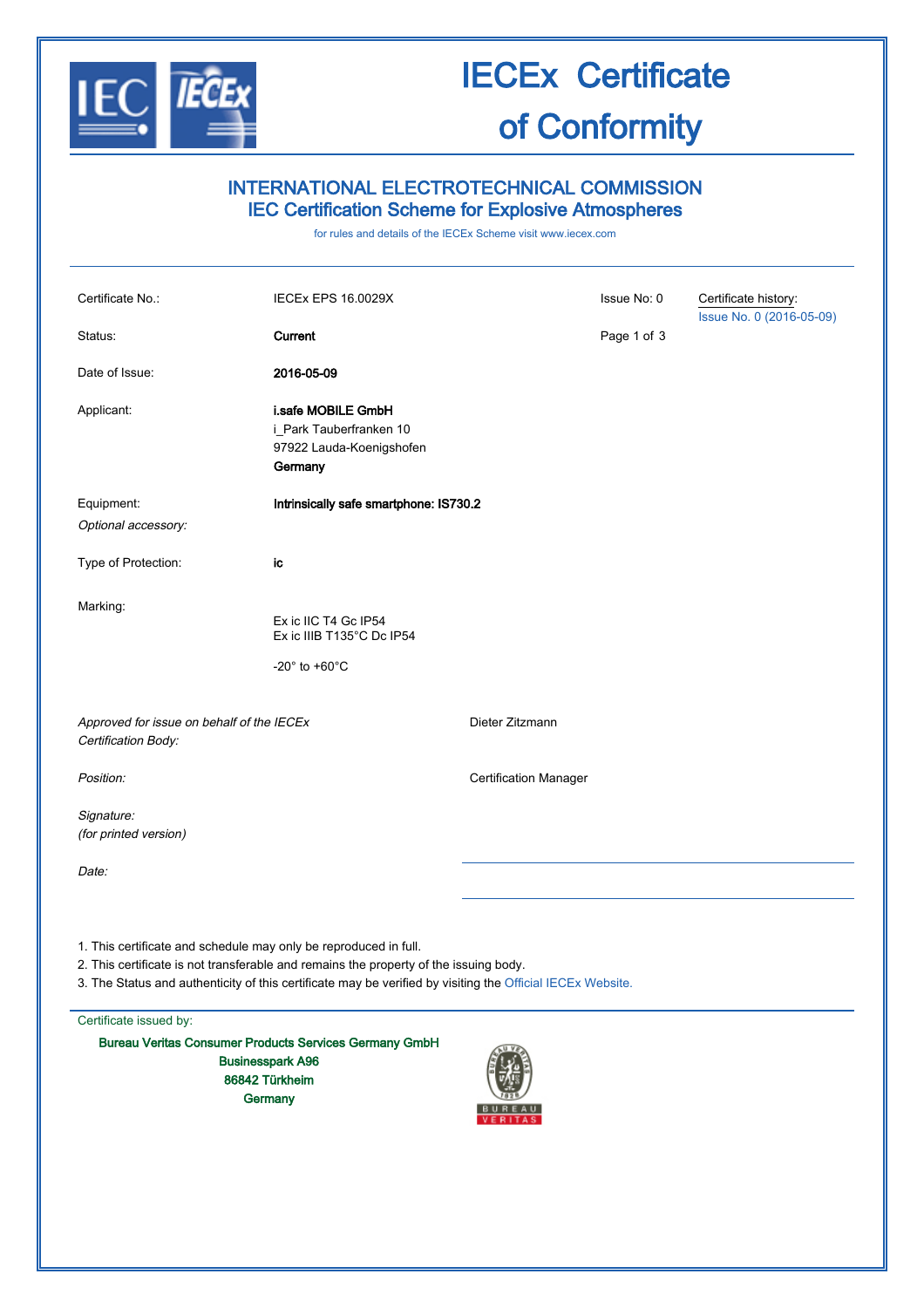

# IECEx Certificate of Conformity

| Certificate No:          | <b>IECEX EPS 16.0029X</b>                                                          | Issue No: 0 |
|--------------------------|------------------------------------------------------------------------------------|-------------|
| Date of Issue:           | 2016-05-09                                                                         | Page 2 of 3 |
| Manufacturer:            | i.safe MOBILE GmbH<br>i_Park Tauberfranken 10, 97922 Lauda-Koenigshofen<br>Germany |             |
| Additional Manufacturing |                                                                                    |             |

Additional Manufacturing location(s):

This certificate is issued as verification that a sample(s), representative of production, was assessed and tested and found to comply with the IEC Standard list below and that the manufacturer's quality system, relating to the Ex products covered by this certificate, was assessed and found to comply with the IECEx Quality system requirements. This certificate is granted subject to the conditions as set out in IECEx Scheme Rules, IECEx 02 and Operational Documents as amended.

#### STANDARDS:

The electrical apparatus and any acceptable variations to it specified in the schedule of this certificate and the identified documents, was found to comply with the following standards:

| IEC 60079-0:2011<br>Edition:6.0  | Explosive atmospheres - Part 0: General requirements                          |
|----------------------------------|-------------------------------------------------------------------------------|
| IEC 60079-11:2011<br>Edition:6.0 | Explosive atmospheres - Part 11: Equipment protection by intrinsic safety "i" |

This Certificate does not indicate compliance with electrical safety and performance requirements other than those expressly included in the

Standards listed above.

#### TEST & ASSESSMENT REPORTS:

A sample(s) of the equipment listed has successfully met the examination and test requirements as recorded in

Test Report:

[DE/EPS/ExTR16.0029/00](http://iecex.iec.ch/iecex/IECExWeb.nsf/ExTRNumber/DE/EPS/ExTR16.0029/00?OpenDocument)

Quality Assessment Report:

[DE/EPS/QAR12.0003/03](http://iecex.iec.ch/iecex/IECExWeb.nsf/QARNumber/DE/EPS/QAR12.0003/03?OpenDocument)